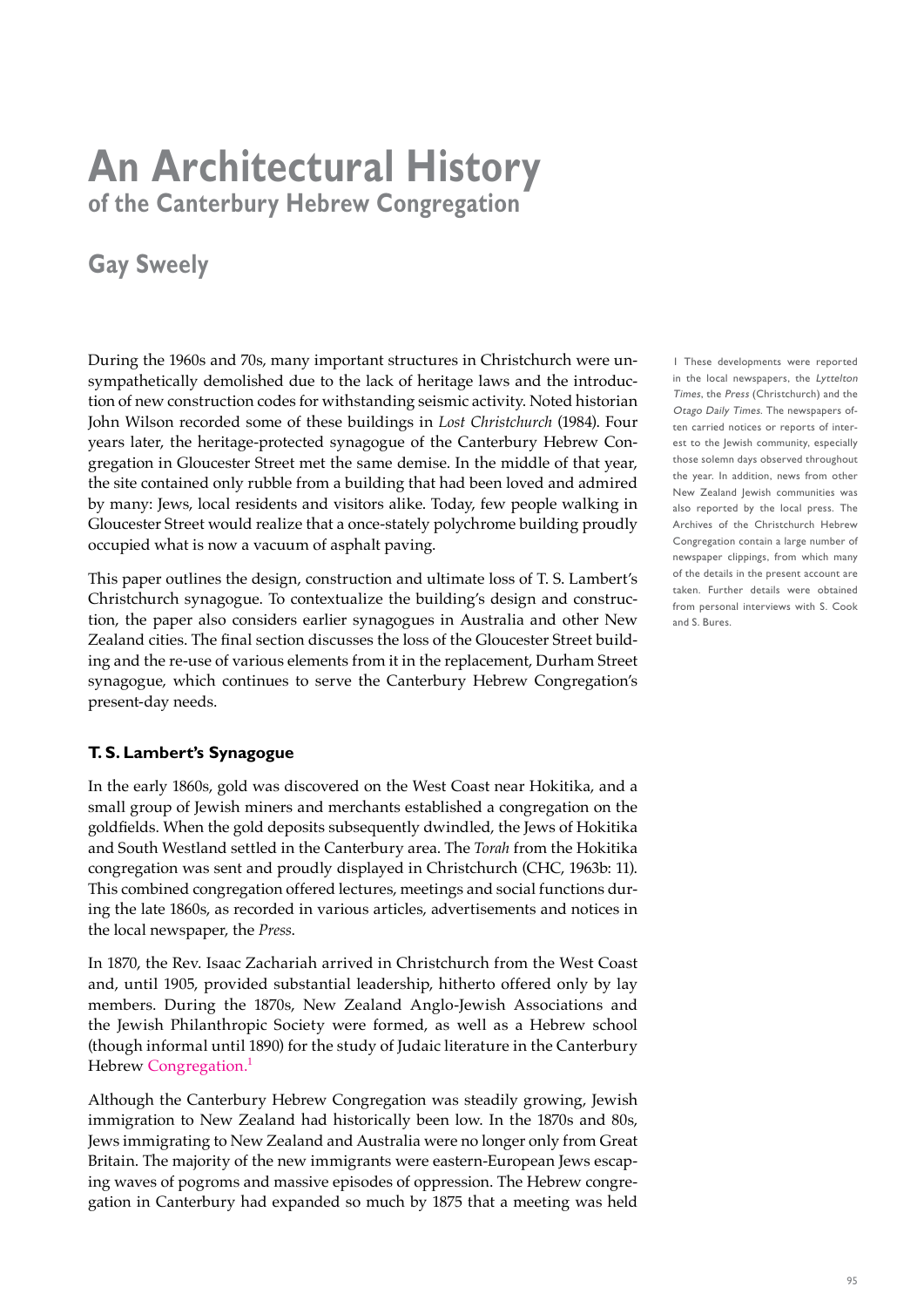The exterior fronting Gloucester Street East has an elevation of much originality, the chief feature in it being a large circular window, the tracery of which takes the form of the double triangle (Fig. 1). On either side are smaller windows harmonising with the first, and below are a pair of handsomely panelled entrance doors... admission is gained through a vestibule, paved with marble in a lozenge pattern.... Two doors hung so as to open in either direction, lead to the main building. Here, the most striking feature is the decorations at the South end of the building. This is where the Ark is situated (Fig. 2). The Ark itself is a large receptacle, lined with red velvet and enclosed with two massively carved sliding doors. In front of these hangs a white silk veil.… The gallery is supported by iron fluted pillars, having capitals ornamented with lilies and pomegranates (Figs. 3 and 4).... The lighting by day is provided by four double windows on each side, filled with cathedral glass, and outlined by glass of more brilliant colours, the same colours being introduced into the large North window. (New Synagogue, 1880: 2)

The Christchurch synagogue was an eclectic mixture of architectural styles. Lambert designed in the classical style, as well as the Venetian Gothic and Gothic styles.<sup>2</sup> It was a basilica-like structure: the white vertical rusticated bands could easily be massive columns or pilasters. A classical pediment appeared at the apex, but Gothic window hoods broke up the classical approach.

Lambert's use of rustication and constructional polychromy placed the synagogue comfortably within the Canterbury architectural aesthetics of the time. Lambert effectively married classical, Gothic and Scottish elements into a very distinctive South Island design. The small Canterbury congregation seemingly was pleased with both the interior design, which was reminiscent of British synagogues, and the ornamental exterior: "It had taken more than a year in building and all the records show that it was considered by all present to be a very handsome building and worthy of the Jewish citizens of Christchurch at that time" (CHC, 1963c: 14).

#### **Early Synagogues in New Zealand**

The mid-nineteenth-century English Jews who settled in New Zealand would have been familiar with many synagogues around Great Britain, and perhaps in Continental Europe and Australia. On the continent, architects of synagogues built during this period were experimenting with various styles, such as Roman-

to discuss more suitable accommodation. A building committee was selected to decide on congregational requirements, available funding and an appropriate architect. The Canterbury-area Jewish community banded together and raised, in a very short time, £4,000 – quite a feat for such a small congregation. The prominent Christchurch architect Thomas Stoddart Lambert (1840-1915) was selected.

Lambert's designs in Canterbury prior to 1880 had included churches, residences, schools, commercial buildings and rural hotels. The Jewish community would have been aware of many of these structures, but they were probably more aware of his commercial buildings on High Street for Mark Marks, W. Simpson and B. Simpson, as Marks was a member of the Canterbury Hebrew Congregation (CHC, 1963c: 11). Born in Selkirk, Scotland, Lambert served his articles there before extensive travel and a brief residence in London. He arrived in New Zealand in early 1866, working on various structures north of the Wellington Province. In 1874, he moved to Wellington but was not optimistic about building prospects there and thus moved to Christchurch, where he entered the office of Frederick Strouts, who in 1871 had been one of four founding members of the Canterbury Association of Architects (Stacpoole, 1976: 163). Under Strouts' supervision, Lambert "personally surveyed the entire city of Christchurch" (*Cyclopedia*, 1903: 581). In 1877, Lambert formed his own architectural firm. He was most likely selected for the new synagogue because of his professional reputation: "His contracts [were] finished without extras, and their total cost [was] usually somewhat under his written estimate previously given" (*Cyclopedia,* 1903: 581).

A successful local Christchurch contractor, W. Prudhoe, was selected for the synagogue construction. Prudhoe had served as contractor for architect Samuel Farr, known for the Christchurch Mechanics Institute, and had completed several Government contracts (Akaroa Civic Trust, n.d.). An 1880 newspaper article reported that the new synagogue design was unique and that its façade design would be clad in blue, white and yellow stone, with exterior walls of brick. As the account notes, the new synagogue was completed in November 1880:

*Fig. 1: The circular Star of David stained-glass window in Lambert's building. Drawn by Jonathan Rollins, Department of Art & Design, Eastern Kentucky University. Fig. 2: The Ark. Drawn by Jonathan Rollins.*



#### *Fig. 3: The lower level. Drawn by Jonathan Rollins. Fig. 4: The interior, showing the ceiling, gallery and circular window. Drawn by Jonathan Rollins.*



2 "The great majority of the new larger commercial buildings of the 1870s and 1880s, and beyond … were Italianate, a style common in other New Zealand cities … [and] many of the city's imposing Italianate buildings came also from the hands of other architects like T. S. Lambert" (Wilson et al., 2008: 81).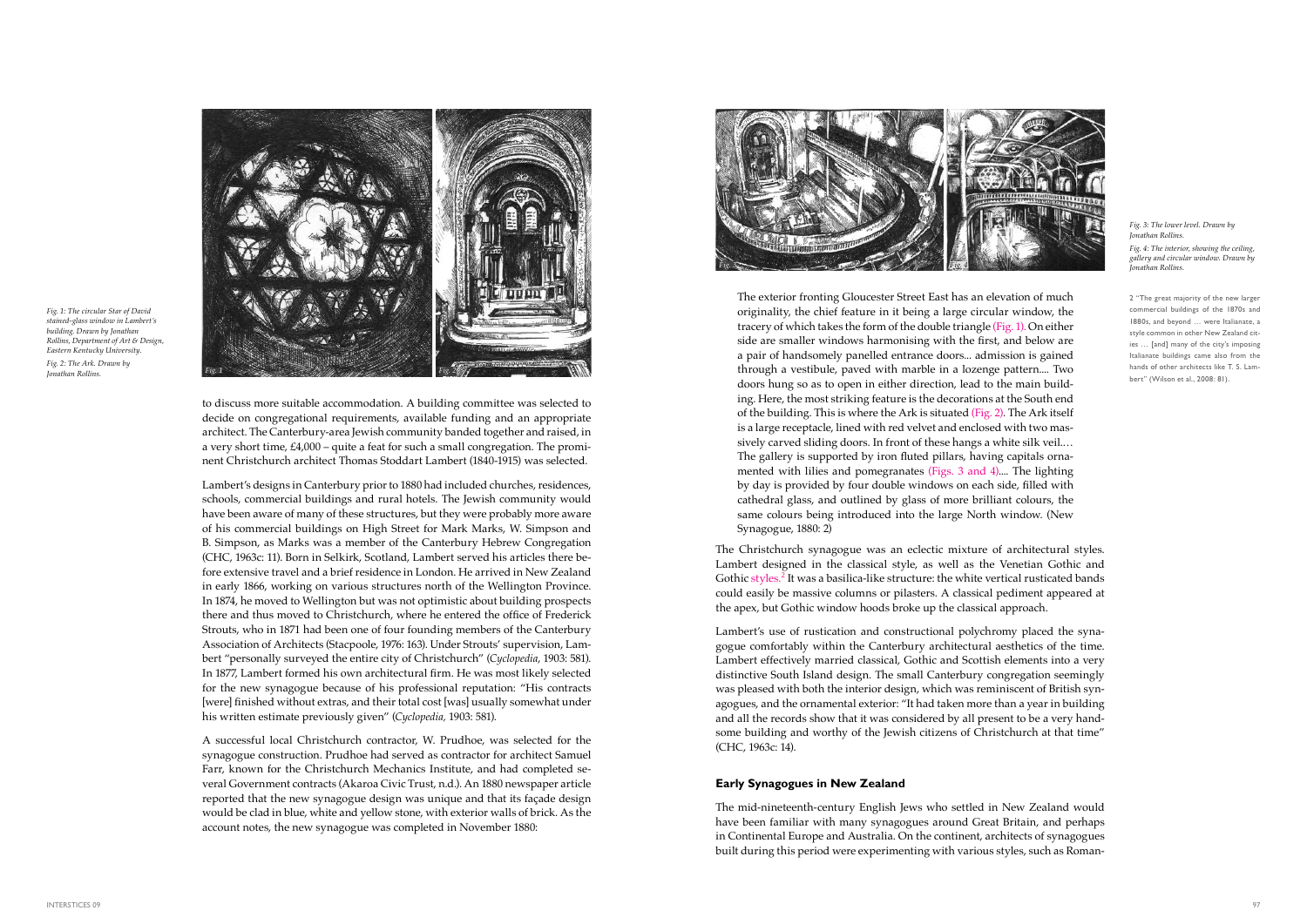Provincial Council. By the early 1860s, the Dunedin congregation was outgrowing its wooden synagogue and had to consider building a larger structure on a "more suitable and central site" (Balkind, 1928: 12). Thus, in early 1863, the congregation advertised for a permanent minister and began to discuss the feasibility of a new synagogue in a different location.

In 1863, William Henry Clayton (1823-77) was awarded the tender for the new Dunedin synagogue. When Clayton became a partner of William Mason, he brought with him this commission for the synagogue. Clayton, who is best known for his wooden Government Buildings in Wellington (1876), Government House in Wellington (1868-71), and the Christchurch Government Buildings in Cathedral Square (1875-77), had only recently arrived in Dunedin from Tasmania. He was appointed Colonial Architect in 1869 (Crighton, 1985: vi).

The Dunedin synagogue, the southern-most synagogue in the world (Judd, n.d.), was designed in a classical style in 1881, with a facade of Oamaru limestone. The symmetrical design has a vertical, uplifting emphasis created by tapering columns.<sup>6</sup> The Corinthian columns correspond aesthetically with the Hebrew inscription on the frieze. Other than the inscription and the *Magen David* (a sixpointed star) in the centre of the pediment, the only other Jewish emblem on the façade was a *menorah* (a candelabrum for Jewish services) above the apex of the pediment. The classical style was understood to tread on neutral ground, "with few religious associations of its own" (De Breffny, 1978: 175). In addition, the classical style also conveyed a desirable sense of antiquity (Gunman, 1981: 103-21).

#### **The Canterbury Hebrew Congregation**

By 1860, small Jewish congregations had been established in the major cities of the North and South Islands, with the exception of Christchurch. The Jews had not sailed to New Zealand as members of any organized group, but it can be assumed that they were seeking a land where they could freely practise their faith and safely raise their families. Early New Zealand Jewish-immigrant Louis Edward Nathan was most likely in search of a nascent mercantile area and a new life in Canterbury: a predominantly High Church Anglican colony. Nathan, later elected as the first president of the Canterbury Hebrew Congregation, was one of the first Jews in Canterbury (CHC, 1963a: 13; Clements, n.d.).<sup>7</sup> The first record of the presence of a Jewish community on the Canterbury Plain was printed in a newspaper "call for subscriptions" to aid former Moroccan Jews.<sup>8</sup> Nathan returned to England (perhaps for supplies or his family) and arrived back in Canterbury by 1864 (CHC, 1963b: 1). Prior to that time, there is no record of any recognized structure or site of Jewish worship in the Canterbury region. In January 1864, a congregation was established, and Nathan elected to the chair.

The group met regularly in Nathan's home in St. Asaph Street, officiated by Mark Marks (CHC, 1963c: 11). To build the first Canterbury synagogue, £300 was subscripted immediately, and a request for government assistance discussed. Subsequently, a subscription list was left in all of the area newspaper offices and many commercial premises in Christchurch and nearby Lyttelton. A general meeting concerning the possible site and design of the proposed synagogue was also held the same month. In June, tenders for the design were called for in the local newspaper.

esque, Byzantine, classical, Moorish and German Gothic. However, this eclecticism in design did not surface in the architecture of English Jewry (for example, Hambro and Bevis Marks in London), for reasons of discretion and financial constraints. The Gothic Revival style of the Church of England was held in anathema by Jews for its Christian connotations.

Jewish settlers remaining in Australia after the gold rush of 1851 moved to urban areas, founded *minyans* (ten Jewish males, the number required by Judaic law to hold a worship service), and built synagogues. The first colonial synagogues were temporary wooden, box-like structures. As their communities expanded and became more established, permanent synagogues were planned, designed and erected. The Great Synagogue at Sydney, facing Hyde Park, was built in 1878. The interior is characterized by its "semi-centrally planned seating arrangement" and gallery (Crighton, 1985: 153; also see Summerson, 1963: 338). Designed by Thomas Rowe, it is a magnificent building mixing the Byzantine style with Gothic characteristics. The twin towers on the façade are of Pyrmont sandstone, characteristically moulded and carved in the period style. The spacious interior is resplendent with cast-iron columns, plaster decorations on the arches, and a panelled and groined ceiling. The stained-glass windows and fine light pendants render the interior jewel-like.

A *minyan* was achieved in Auckland in the 1840s, and these Jewish males held services in a warehouse loft in Shortland Street, owned by David Nathan until  $1847<sup>3</sup>$  "The number of male worshipers was very few, as at this time there were only thirty-three Jews altogether in Auckland – men, women and children" (Balkind, 1928: 23). From 1847 until 1858, a separate room in the warehouse served as the worship area for the small congregation. Sometime in 1858, the Auckland congregation leased a one-storey wooden building under construction, in Emily Place at the top of Shortland Street. Since the building was only one storey, the women had to be seated behind the men, instead of in galleries, as is the Jewish custom (Rivkin, 1971: 339-40; Hachlili, 1998: 24, 84).<sup>4</sup>

The small Jewish congregation in Wellington preceded the formation of any congregation in the South Island. A *minyan* was established during the 1840s, and this congregation held temporary services in the residence of the congregation's President for *Shabbat* (Sabbath) worship.<sup>5</sup> This synagogue served the Wellington community well until growing numbers in the late 1860s dictated that larger premises were needed.

The first Jewish settlements in the South Island were at Nelson and Timaru. The congregations of Dunedin and Canterbury were organized later, most likely due to the fact that these were Christian church-related, planned settlements. Similar to the other Jewish settlements in the colony, Dunedin's first synagogue was a wooden structure on lease-hold land in George Street that was purchased, repaired and altered in the late 1850s (Balkind, 1928: 10). The 43-male congregation adhered to the English Jewish rituals and placed themselves under the jurisdiction of Dr N. M. Adler, the Chief Rabbi in London, with services conducted by lay members and readers.

The Dunedin Jewish congregation definitely viewed themselves as fortunate. Not only did they possess a magnificent Pentateuch (the scroll of the Mosaic Law essential to every synagogue) and a baldachin (a canopy for special ceremonies, such as weddings), they also were granted a separate cemetery by the Otago

3 There is no archival information linking the South Island's Louis Edward Nathan to David Nathan of Auckland (Clements, 2008).

4 There is no ancient tradition governing the separation of the sexes or placement of women in a gallery. The practice can be traced to thirteenth-century synagogues in Europe.

5 The rapid growth in numbers must have been due, in part, to the shift of the seat of the government from Auckland to Wellington in February 1865.

6 The style of the Dunedin synagogue is along the lines of More Park, Hertfordshire, especially the central pedimented porch and the verticality of the structure.

7 Nathan served as president of the Canterbury Hebrew Congregation from 1863-64, 1867, 1870, 1873, 1875 and 1879.

8 This request was placed by Henry Moss of the Jewish Central Committee in Lyttelton (Call for Subscriptions, 1860: 5).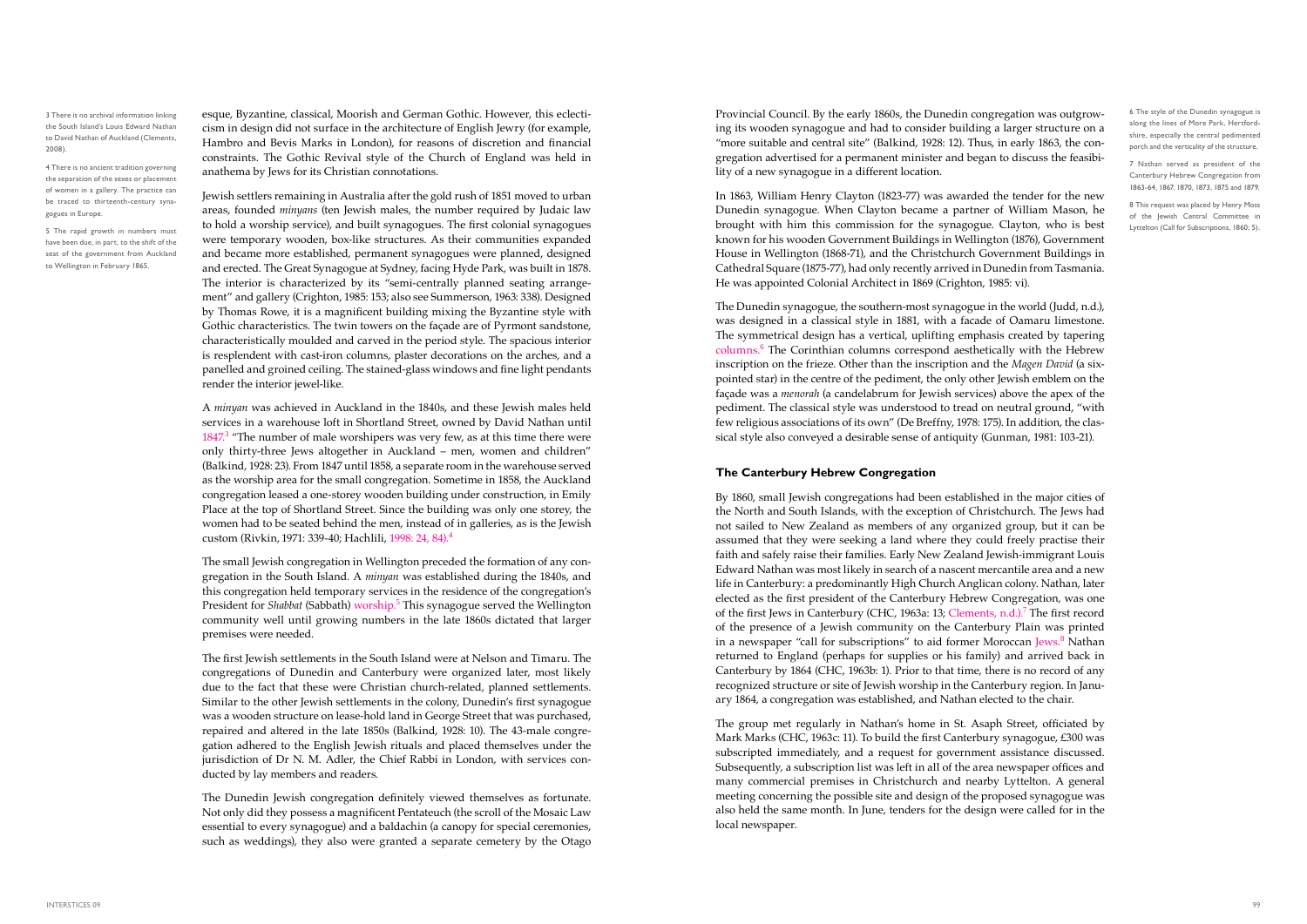a Class C heritage building of the New Zealand Historic Places Trust (Cattrell, 1985: 62). Renovations were completed in 1963, prior to the observance of the centennial of the Canterbury Hebrew Congregation in Christchurch (CHC, 1963c: 40). Lambert's synagogue was a survivor, by the mid-1980s nestled between lowrise mixed-use buildings, including a Masonic Lodge, an art gallery and, a little to the west, Christchurch Girls' High School.

#### **Another New Synagogue for Christchurch**

In 1987, serious cracks in the foundations of Lambert's building were of great concern to the congregation. While the architect's design was a monument to the community and the synagogue had served its purpose and the community most admirably, time had inevitably taken its toll. The only solution was to meet elsewhere. The congregation purchased a former Brethren Assembly Hall in Durham Street, to be redesigned to include a social hall, offices, kitchen and a worship area. This task was given to the Christchurch firm of Skews, Hay and Archer. A new synagogue on Durham Street was also commissioned.

In order to retain some of the beautiful decorations from Lambert's building – and a fragment of Jewish history in Canterbury – Samuel Cook, a prominent Christchurch contractor and synagogue member, was directed to salvage important portions of the old synagogue for re-use in the new building. In early 1988, the old façade was scaffolded to remove the Star of David circular window, entrance doors and stained-glass windows. Stone from the Gloucester Street front and Durham Street side was carefully removed and incorporated into the new façade and walls. Lastly, Cook's crew painstakingly removed the inner doors, *bimah*, seats and desks, the upper portion of the Ark with the Decalogue (the Ten Commandments), and the Ark sliding doors. All of the wooden items had been constructed from native kauri and were remarkably well preserved. By 6 May 1988, one lone section of rubble was all that remained on the site of Lambert's historic synagogue.

In the latter 1860s and early 1870s, as outlined at the beginning of this paper, the congregation grew and the decision was made to pursue Christchurch's first proper synagogue, leading to the realization of Lambert's building in 1879-80. Before construction could start, Mountfort's old *shul* building was removed to an adjoining, recently acquired, property, to be used for the congregation's educational and social activities (Lochhead, 1999: 318). The site vacated by the *shul* was then prepared for the new synagogue (CHC, 1963b: 1). M. Harris, congregation president, performed the ceremonial laying of the foundation stone, and a sealed jar was placed inside the foundation stone to commemorate the event.<sup>9</sup>

The first building planned for the Jewish community in the Canterbury region was a small wooden *shul* (in Yiddish, a house of worship). It was decided that Divine Services would be held in this structure until a proper synagogue could be financed, but the completion of this modest building was a testament to a group of people who had survived displacement and relocation (CHC, 1963b: 11). Unfortunately, nothing, at present, is known of the form or appearance of this structure. Primarily intended to serve as a building for Hebrew instruction, the function almost dictates a modest design – most likely resembling a small wooden-gabled school of the era.

The architect for the 1864 *shul* was Benjamin Woolfield Mountfort (1825-98), who was, like Lambert, a member of the Canterbury Association of Architects (Stacpoole, 1976: 163). At the time Mountfort submitted his design proposal for the Canterbury *shul*, he was also overseeing work on the new Canterbury Provincial Council Buildings (1858-65). The site for the *shul* was on inner-city Gloucester Street, only a short distance from the Provincial Council Buildings. By 1865, the new building was complete. The congregation rapidly acquired necessary furniture and items for its services from Europe and Palestine.

Lambert's synagogue admirably served the Canterbury Hebrew Congregation for over 100 years. It was the site of a plethora of lectures, bazaars, fund-raising ventures for aid to Jews around the world, and solemn events, such as the observance of Queen Victoria's passing, as well as its significance in the region as



*Fig 6: The interior of the Durham Street building. Photograph courtesy of the*  Press *(Christchurch).*

*Fig. 5: The exterior of the new Durham Street synagogue. Photograph by* 



9 It may be assumed that Mountfort, the architect of the early shul, was simply too busy to design the replacement synagogue. At that time, Mountfort was continuing his building programme in Rangiora with the Anglican Church of St. John the Baptist (1859-82) for the Rev. Benjamin Woolley Dudley, and he was also supervising construction of the Christchurch Cathedral (Macdonald, 1964; see also Sweely, 1988: 6-23).